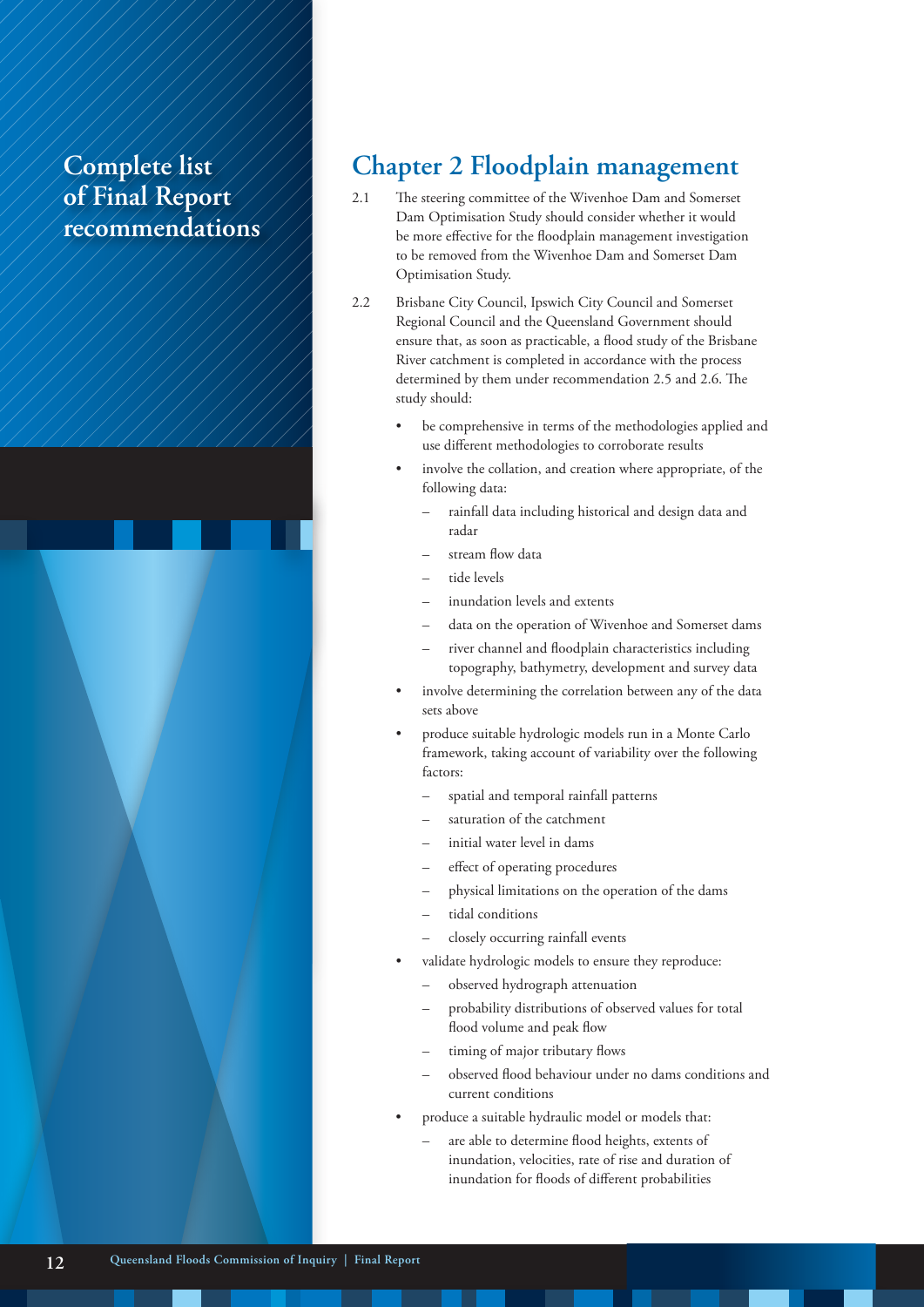- are able to deal with movement of sediment and changes in river beds during floods
- are able to assess historical changes to river bathymetry
- are able to be run in a short time to allow detailed calibration and assessment work
- characterise the backwater effect at the confluence of the Brisbane and Bremer rivers and other confluences as appropriate
- involve analysis of the joint probability of floods occurring in the Brisbane and Bremer rivers (and any other pair of rivers if considered appropriate)
- be iterative, and obtain a short-term estimate of the characteristics of floods of different probabilities in all significant locations in the catchment (at least Brisbane City, Ipswich City and at Wivenhoe Dam) in order to determine the priorities for the rest of the study.
- 2.3 Ipswich City Council should determine whether the results, models and maps produced by the Brisbane River flood study are sufficient for its floodplain management. If they are not, Ipswich City Council should ensure appropriate work is done by way of data collection and creation and hydrologic and hydraulic modelling for use in its floodplain management.
- 2.4 A recent flood study should be available for use in floodplain management for every urban area in Queensland. Where no recent study exists, one should be initiated.
- 2.5 The Queensland Government, in consultation with councils, should determine which urban areas in Queensland do not have access to flood information from a current flood study. The Queensland Government should rank those areas in order of priority in accordance with their need for updated flood information by reference to factors including:
	- a. population
	- b. sophistication of land use planning and emergency management measures already in place in those areas
	- c. currency of any flood risk information available to the council
	- d. approximate frequency of damaging floods in the area according to the historical record.
- 2.6 By reference to the order of priority determined in accordance with recommendation 2.5, the Queensland Government and councils should together ensure that the council responsible for each urban area in Queensland has access to current flood study information. This will include determining:
	- a. a process or processes by which the flood studies will be completed, including the involvement of the Queensland Government and relevant councils
	- b. how, and from whom, the necessary technical and financial resources will be obtained
	- c. a reasonable timeframe by which all flood studies required will be completed.
- 2.7 As far as is practicable, councils should maintain up-to-date flood information.
- 2.8 When commissioning a flood study, the body conducting the study should:
	- check whether others, such as surrounding councils which are not involved in the study, dam operators, the Department of Environment and Resource Management, and the Bureau of Meteorology, are doing work that may assist the flood study or whether any significant scientific developments are expected in the near future, and decide whether to delay the study
	- discuss the scope of work with the persons to perform the flood study as well as surrounding councils which are not involved in the study, dam operators, the Department of Environment and Resource Management, and the Bureau of Meteorology.
- 2.9 Elected representatives from councils should be informed of the results of each flood study relevant to the council's region, and consider the ramifications of the study for land planning and emergency management.
- 2.10 Elected representatives from all agencies involved in a flood study should be informed of recommendations made for future work, and determine, on a risk basis, whether that further work is to be completed.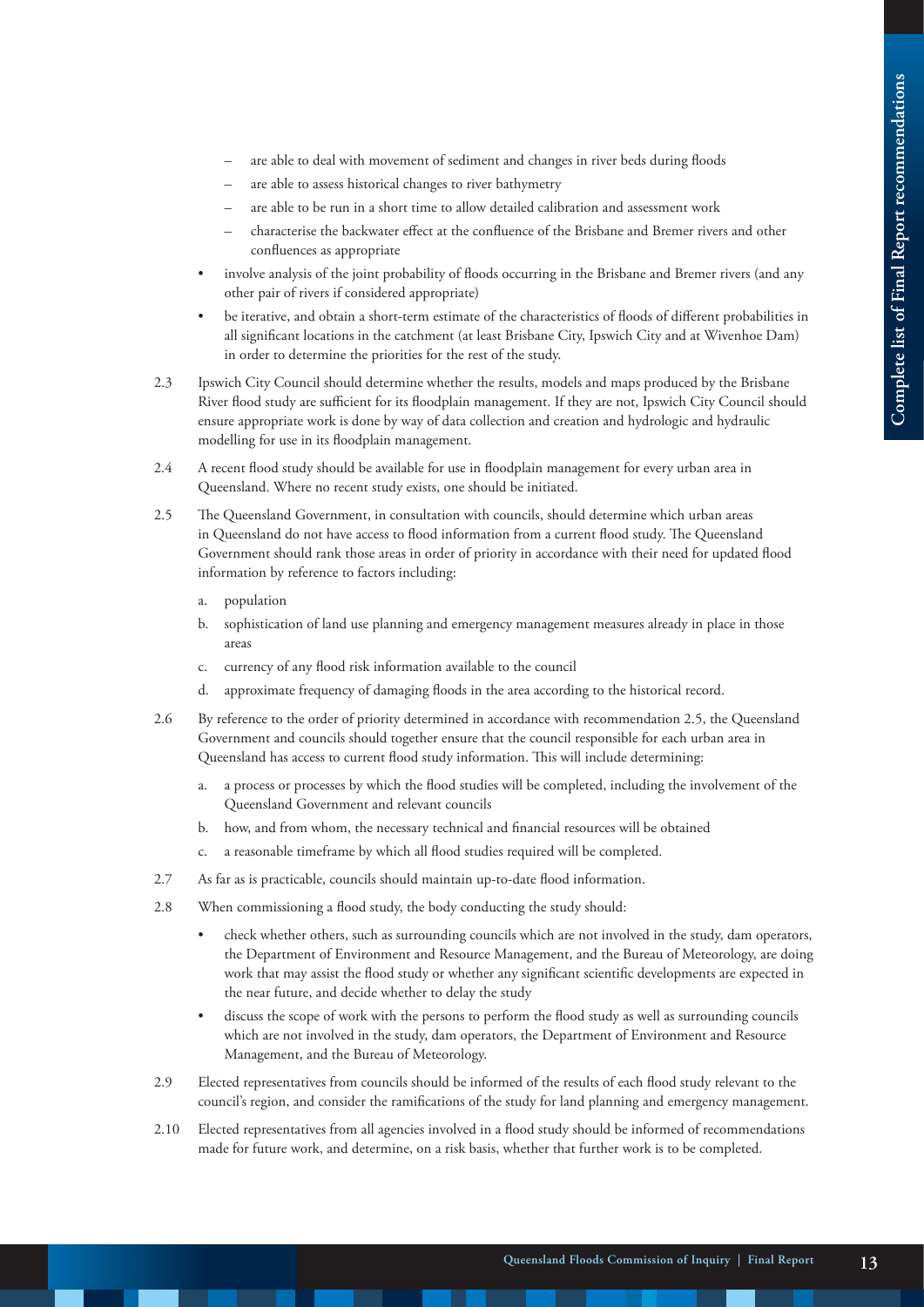- Complete list of Final Report recommendations **Complete list of Final Report recommendations**
- 2.11 The Queensland Government and Commonwealth Government should ensure the existence and maintenance of a repository of data of the type used in flood studies. The database should include the types of data which the expert panel specified as needed for a comprehensive flood study. Councils, Queensland and Commonwealth Government agencies and dam operators should be able to deposit and obtain access to data.
- 2.12 Councils in floodplain areas should, resources allowing, develop comprehensive floodplain management plans that accord as closely as practicable with best practice principles.
- 2.13 For urban areas or areas where development is expected to occur:
	- a. councils with the requisite resources should develop a flood map which shows 'zones of risk' (at least three) derived from information about the likelihood and behaviour of flooding
	- b. councils without the requisite resources to produce a flood behaviour map should develop a flood map which shows the extent of floods of a range of likelihoods (at least three).
- 2.14 For non-urban areas or areas where limited development is expected to occur councils should consider, on a risk basis, what level of information about flood risk is required for the area, and undertake the highest ranked of the following options which is appropriate to that need and within the capacities (financial and technical) of the council:
	- a. a map showing 'zones of risk' (at least three) derived from information about the likelihood and behaviour of flooding
	- b. a map showing the extent of floods of a range of likelihoods (at least three)
	- c. a flood map based on historic flood levels that have been subjected to a flood frequency analysis to estimate the annual exceedance probability of the selected historical flood
	- d. a historic flood map without flood frequency analysis
	- e. the Queensland Reconstruction Authority Interim Floodplain Assessment Overlay as a way to determine those areas for which further flood studies are required, or
	- f. the Queensland Reconstruction Authority Interim Floodplain Assessment Overlay (preferably refined using local flood information) as a trigger for development assessment.
- 2.15 Councils should ensure that areas for which there has been no assessment of the likelihood of flooding are indicated on a map and that, as part of the development assessment process for these, there is at least some enquiry into whether a site proposed for development could be subject to flooding.
- 2.16 Councils and the Queensland Government should display on their websites all flood mapping they have commissioned or adopted.
- 2.17 Flood maps, and property specific flooding information intended for use by the general public, should be readily interpretable and should, where necessary, be accompanied by a comprehensible explanatory note.
- 2.18 Councils that do not currently do so should consider offering an online database which allows the public to conduct a search on a parcel of land to find development approvals relevant to that parcel of land.
- 2.19 The Queensland Government should consider implementing a mechanism by which prospective purchasers of property are alerted to the issue of flood risk. To that end, the Queensland Government should consider consulting the Real Estate Institute of Queensland and the Law Society of Queensland as to the appropriateness of amending standard contract conditions so as to include a 'subject to flood search' condition, or other means of achieving the same objective.
- 2.20 The Queensland Government should endeavour to ensure that Queensland conditions are appropriately considered in the National Flood Risk Advisory Group's review of best practice principles.
- 2.21 In the event that the review does not adequately account for Queensland conditions, the Queensland Government should produce a document that provides appropriate guidelines for floodplain management in the Queensland context.
- 2.22 The Queensland Government should determine whether existing guidelines are sufficient for councils to understand best practice in the performance of flood studies and the production of flood maps. If a lack of current guidelines is identified, the government should create and circulate guidance material for councils.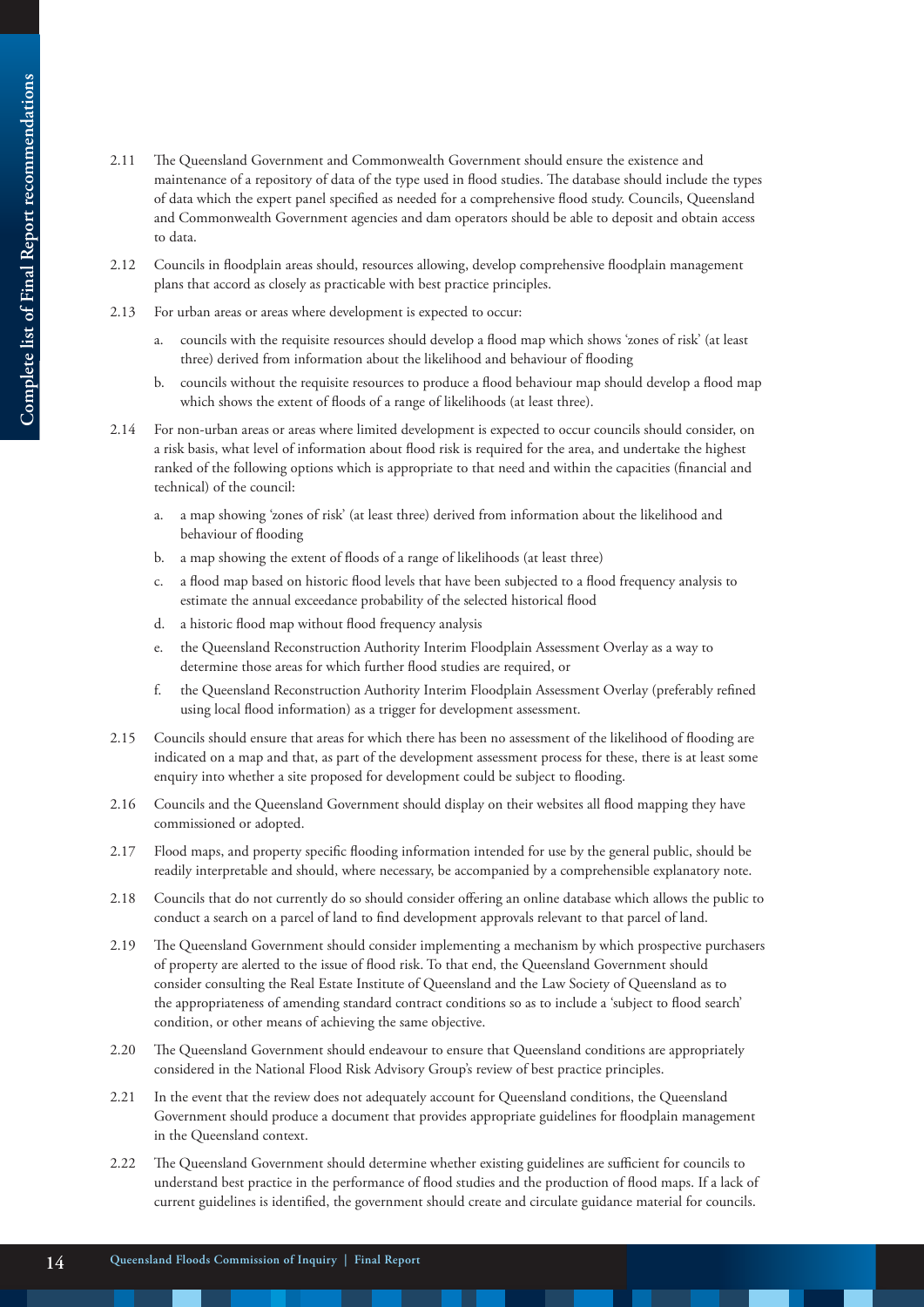# **Chapter 4 State planning instruments**

- 4.1 The Queensland Government should:
	- a. narrow the definition of 'development commitment' in State Planning Policy 1/03: *Mitigating the Adverse Impacts of Flood, Bushfire and Landslide* to ensure more development applications are assessed for compatibility with flood, and
	- b. investigate whether the compensation provisions of the *Sustainable Planning Act 2009* act as a deterrent to the inclusion of flood controls in a planning scheme and consider whether they ought be amended.
- 4.2 If, as part of a state interest review process, the Department of Local Government and Planning decides that no condition should be imposed requiring a council's proposed planning scheme to incorporate the effect of the Department of Community Safety's comments about State Planning Policy 1/03: *Mitigating the Adverse Impacts of Flood, Bushfire and Landslide*, it should advise the Department of Community Safety of the reasons for its decision.
- 4.3 The Department of Community Safety should put in place administrative arrangements which ensure it can readily ascertain whether its comments are being reflected in council planning schemes. If the Department of Community Safety becomes aware that its comments are not being adequately addressed, it should take steps to follow this up with the Department of Local Government and Planning.
- 4.4 The Queensland Government should ensure that the circumstances in which the Department of Community Safety is to consult the Department of Environment and Resource Management about a planning scheme's flood modelling and flood mapping are clear.
- 4.5 The Queensland Government should change Temporary State Planning Policy 2/11: *Planning for stronger more resilient floodplains* to remove the possibility of councils' using the interim floodplain assessment overlay mapping and Model Code as part of a permanent amendment to their existing planning scheme or as part of a new planning scheme.
- 4.6 Councils should consider using the limited development (constrained land) zone in their planning schemes for areas that have a very high flood risk.
- 4.7 The Queensland Government should consider amending the *Sustainable Planning Act 2009* to require that consideration be given to the risk of flooding in the preparation or revision of a regional plan.

## **Chapter 5 Local planning instruments**

- 5.1 The Queensland Government should draft model flood planning controls, using a similar format and structure to that in the Queensland Planning Provisions, that councils can adapt for local conditions. The Queensland Government should require these controls to be reflected in new planning schemes. This may be achieved by including the controls in either:
	- a state planning policy dealing with flood, with an accompanying amendment to the *Sustainable Planning Act 2009*, or
	- the Queensland Planning Provisions.

The Queensland Government should consult councils to determine which of the two state planning instruments is the more appropriate to include the model flood planning controls.

- 5.2 The Queensland Government should include in the model flood planning controls a requirement that councils have a flood overlay map in their planning schemes. The map should identify the areas of the council region:
	- that are known not to be affected by flood
	- that are affected by flood and on which councils impose planning controls (there may be subsets in each area to which different planning controls attach)
	- for which there is no flood information available to council.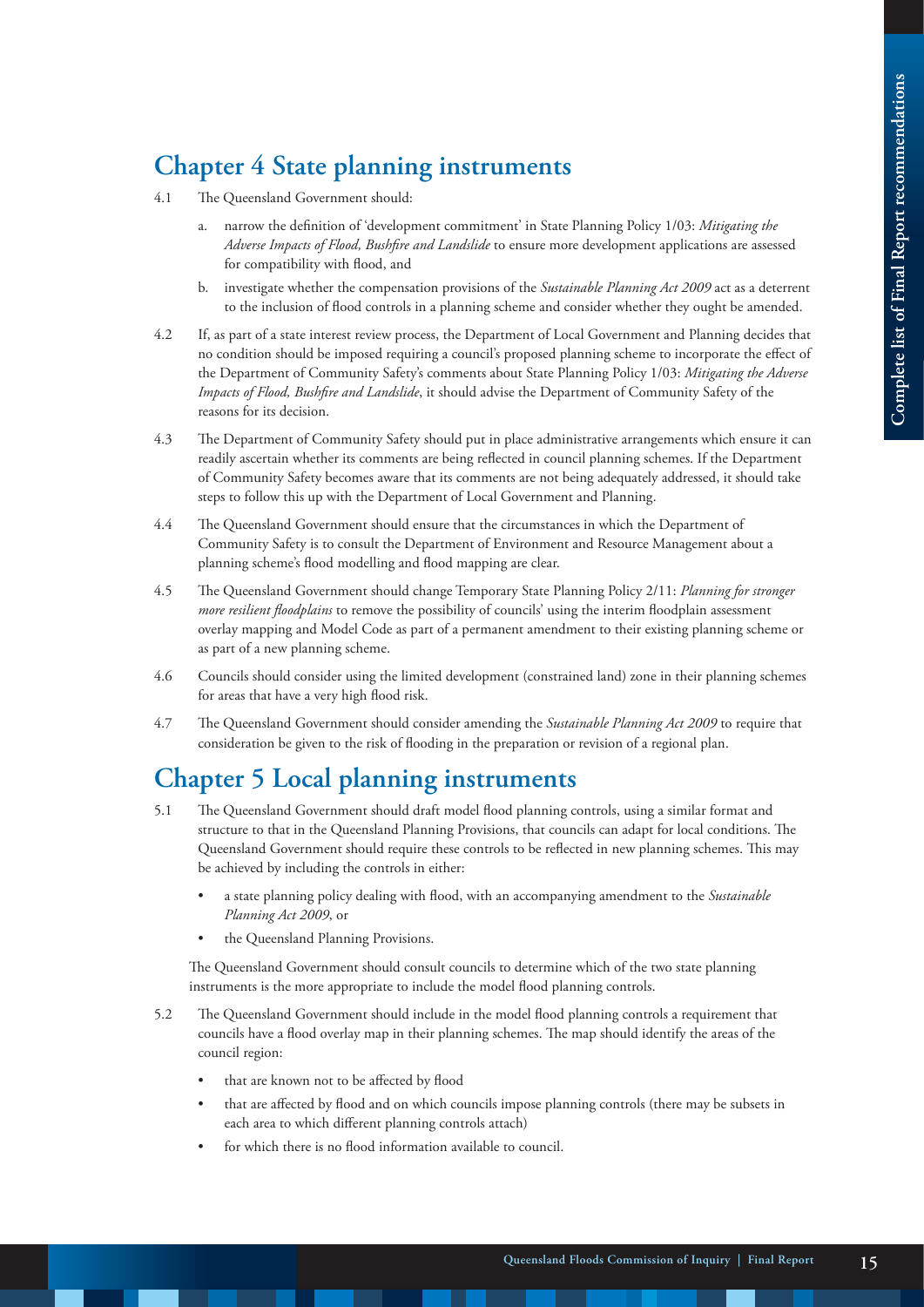- 5.3 If the Queensland Government does not include a requirement for such an overlay map in the model flood planning controls, councils should include a flood overlay map in their planning schemes. The map should identify the areas of a council region:
	- that are known not to be affected by flood
	- that are affected by flood and on which councils impose planning controls (there may be subsets in each area to which different planning controls attach)
	- for which there is no flood information available to council.
- 5.4 The Queensland Government should include in the model flood planning controls a model flood overlay code that consolidates assessment criteria relating to flood.
- 5.5 If the Queensland Government does not include such a code in the model flood planning controls, councils should include in their planning schemes a flood overlay code that consolidates assessment criteria relating to flood.
- 5.6 The Queensland Government should include in the model flood planning controls a model planning scheme policy that:
	- for development proposed on land susceptible to flooding, outlines what additional information an applicant should provide to the assessment manager as part of the development application, or
	- for development proposed on land where the potential for flooding is unknown, requires an applicant to provide:
		- as part of the development application, information to enable an assessment of whether the subject land is susceptible to flooding, and
		- upon a determination the subject land is susceptible to flooding, more detailed information, to allow an assessment of the flood risk.
- 5.7 If the Queensland Government does not include such a policy in the model flood planning controls, councils should include in their planning schemes a planning scheme policy that:
	- for development proposed on land susceptible to flooding, outlines what additional information an applicant should provide to the assessment manager as a part of the development application, or
	- for development proposed on land where potential for flooding is unknown requires an applicant to provide:
		- as part of the development application, information to enable an assessment of whether the subject land is susceptible to flooding, and
		- upon a determination the subject land is susceptible to flooding, more detailed information to allow an assessment of the flood risk.
- 5.8 The Queensland Government should consider amending the *Sustainable Planning Act 2009* to expressly provide either a power to remake or a power to extend a temporary local planning instrument containing interim flood regulation for a further limited period. The power to remake or extend should:
	- a. permit the modification of the temporary local planning instrument to the extent required to ensure its provisions remain relevant, having regard to any requirement that may have been introduced or any information that may have become available while the original temporary local planning instrument was in force
	- b. be contingent on the Minister's being satisfied that the circumstances listed in section 105 of the *Sustainable Planning Act* continue to exist and that there are proper grounds for the failure to make a permanent scheme amendment while the original temporary local planning instrument was in force.
- 5.9 The Queensland Government should consider allowing councils to amend a planning scheme to update existing flood mapping information by way of the minor amendment process, provided that adequate public consultation has occurred.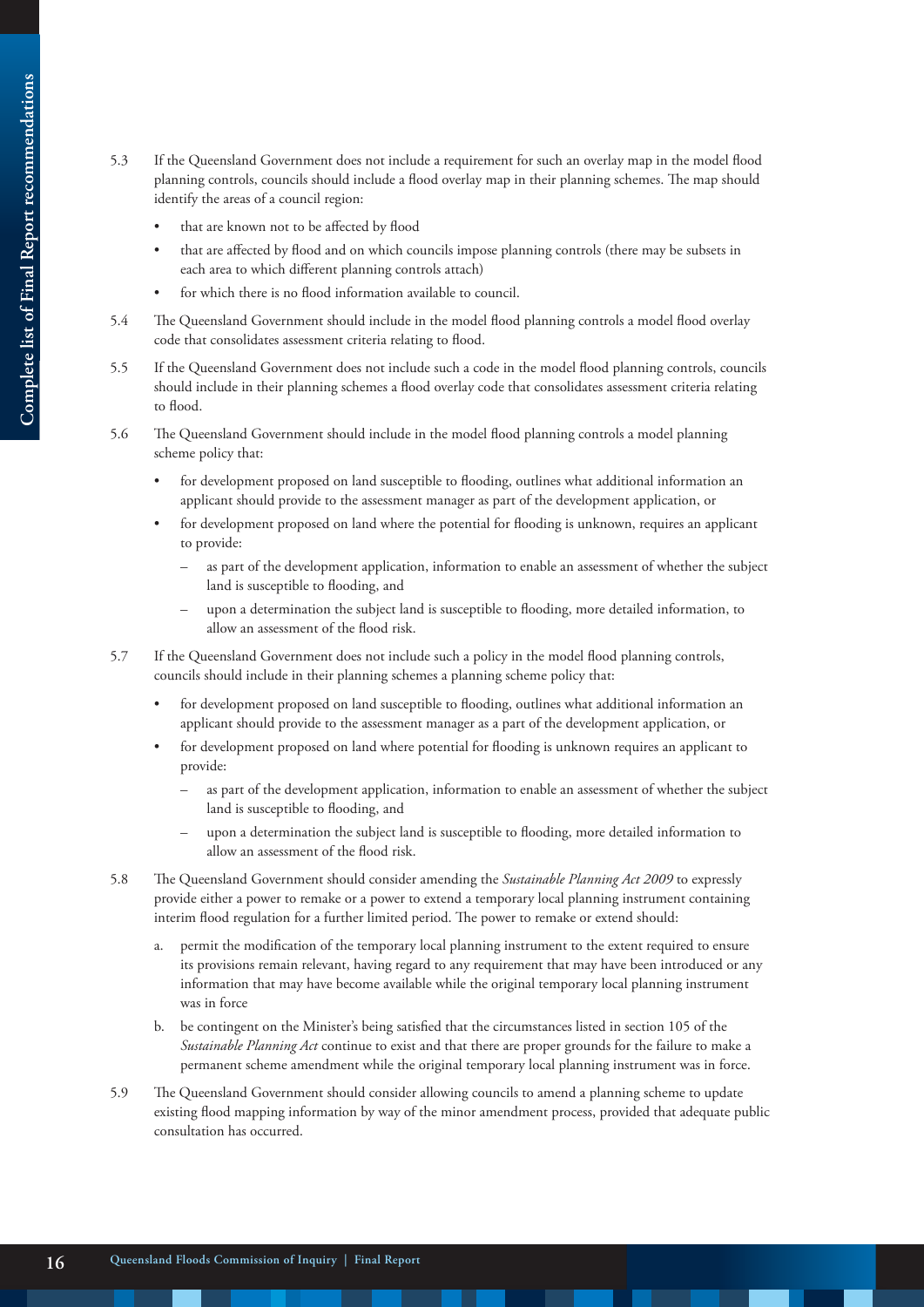# **Chapter 6 Satellite planning systems**

- 6.1 The Queensland Government should consider amending the *Urban Land Development Authority Act 2007*, the *South Bank Corporation Act 1989*, the *State Development and Public Works Organisation Act 1971* insofar as it governs state development areas, and other legislation which establishes alternative planning systems that operate independently of the *Sustainable Planning Act 2009*, to require that:
	- any planning scheme, interim or otherwise, appropriately reflects any state planning policy with respect to flood
	- flood risk be considered in the assessment of any development application.
- 6.2 The Coordinator-General should amend the guideline for preparing an 'initial advice statement' for a significant project under the *State Development and Public Works Organisation Act 1971* so that it specifically requires an applicant to consider and provide information about the project's flood risk.

### **Chapter 7 Development and flood considerations**

- 7.1 The Queensland Government should consider extending the application of a state planning policy dealing with flood to the types of community infrastructure which are identified in the *Sustainable Planning Regulation 2009* and which the community needs to continue functioning, notwithstanding flood.
- 7.2 The Queensland Government should draft assessment criteria to be included in the model flood planning controls that require community infrastructure (including the types of community infrastructure which are identified in the *Sustainable Planning Regulation 2009* and which the community needs to continue functioning, notwithstanding flood) to be located and designed to function effectively during and immediately after a flood of a specified level of risk.
- 7.3 If the Queensland Government does not include such assessment criteria in model flood planning controls, councils should include assessment criteria in their planning schemes that require community infrastructure (including the types of community infrastructure which are identified in the *Sustainable Planning Regulation 2009* and which the community needs to continue functioning, notwithstanding flood) to be located and designed to function effectively during and immediately after a flood of a specified level of risk.
- 7.4 The Queensland Government should draft assessment criteria to be included in the model flood planning controls that require the impact of flood on commercial property to be minimised.
- 7.5 If the Queensland Government does not include such assessment criteria in the model flood planning controls, councils should include assessment criteria in their planning schemes that require the impact of flood on commercial property to be minimised.
- 7.6 The Queensland Government should ensure that the criteria under the *Environmental Protection Act 1994* that apply to the assessment of development applications for material change of use for environmentally relevant activities include consideration of the risk of flooding at the site on which the activity is proposed to occur.
- 7.7 The Department of Environment and Resource Management should amend its information sheet about applications for a material change of use for environmentally relevant activities so that applicants are prompted to include information (if any) about the risk of flooding at the site where the activity is proposed to occur.
- 7.8 The Department of Environment and Resource Management should amend the template assessment report used to assess applications for a material change of use for environmentally relevant activities so that it prompts departmental officers to give specific consideration, as part of the assessment process, to the risk of flooding at the site where the activity is proposed to occur.
- 7.9 The Department of Environment and Resource Management should ensure that, when applications for a material change of use for an environmentally relevant activity are approved by the department, the details of those activities, including their nature and location, are provided to the council within whose area the activity will be conducted.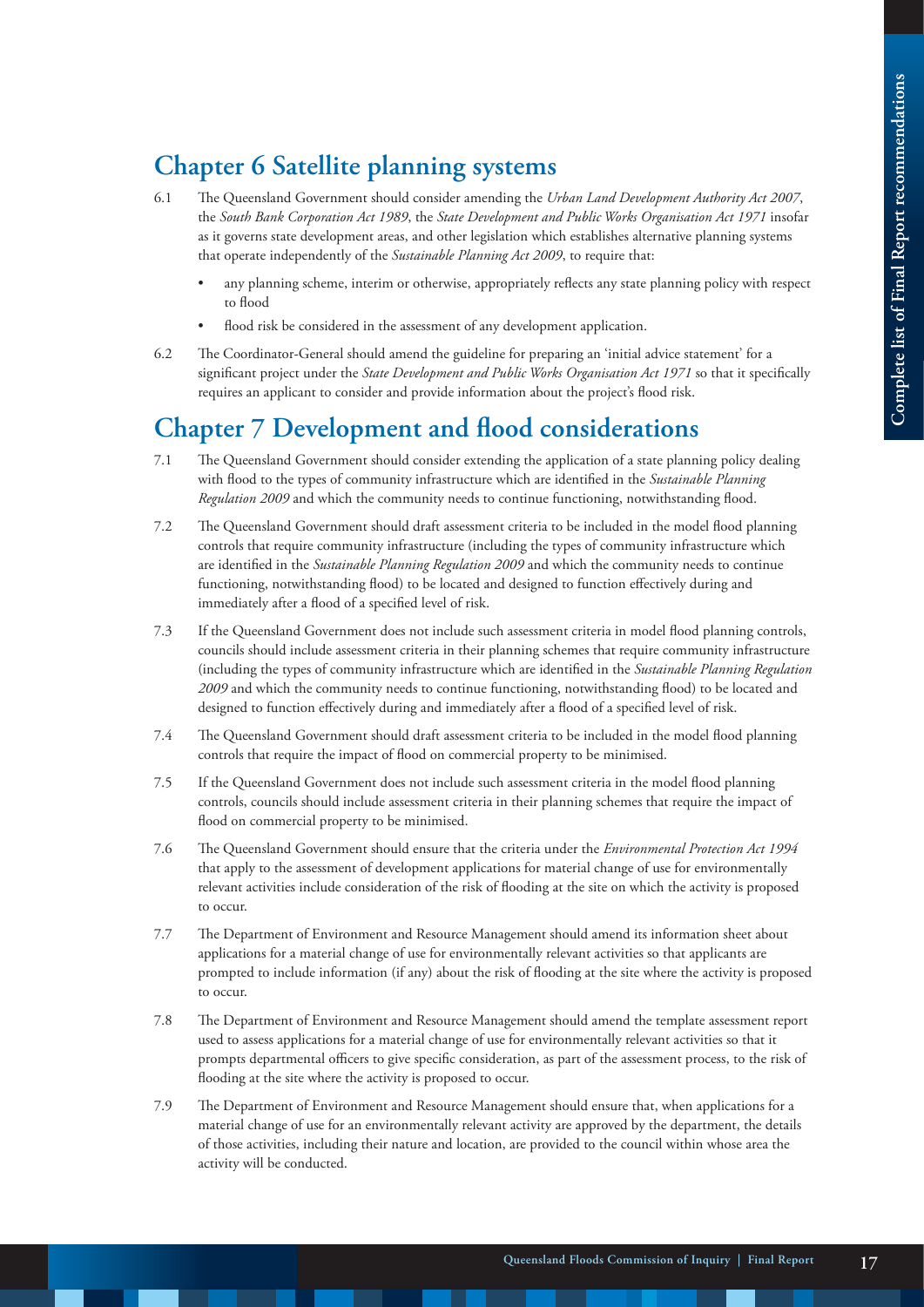- - 7.10 Councils should ensure that, when applications for environmentally relevant activities are approved by a council, the details of those activities, including their nature and location, are provided to the Department of Environment and Resource Management.
	- 7.11 The Queensland Government should draft assessment criteria to be included in the model flood planning controls that require that:
		- the manufacture or storage of bulk hazardous materials (as defined in State Planning Policy 1/03) take place above a certain flood level, determined following an appropriate risk based assessment, or
		- b. structures on land susceptible to flooding and used for the manufacture or storage of bulk hazardous materials (as defined in State Planning Policy 1/03) be designed to prevent the intrusion of floodwaters.
	- 7.12 If the Queensland Government does not include such assessment criteria in the model flood planning controls, councils should include assessment criteria in their planning schemes that require that:
		- a. the manufacture or storage of bulk hazardous materials (as defined in State Planning Policy 1/03) take place above a certain flood level, determined following an appropriate risk based assessment, or
		- b. structures on land susceptible to flooding and used for the manufacture or storage of bulk hazardous materials (as defined in State Planning Policy 1/03) be designed to prevent the intrusion of floodwaters.
	- 7.13 When approving applications for development which involve the manufacture or storage of hazardous materials, councils should not restrict the conditions imposed to ones which are solely reliant on human intervention to remove the materials in the event of flood.
	- 7.14 The Queensland Government should review the code for development applications for prescribed tidal work in the Coastal Protection and Management Regulation 2003 to consider whether the design and construction standards should be made more stringent than the existing standards.
	- 7.15 Councils (particularly Brisbane City Council) should consider including in their planning schemes more stringent standards for the design and construction of prescribed tidal work than those in the code for development applications for prescribed tidal work in the *Coastal Protection and Management Regulation 2003*.
	- 7.16 The Queensland Government should consider drafting assessment criteria to be included in the model flood planning controls which require that works in a floodplain:
		- do not reduce on-site flood storage capacity
		- counteract any changes the works will cause to flood behaviour of all floods up to and including the applicable defined flood event by measures taken within the subject site (for example, use of compensatory works, detention basins or other engineering mechanisms)
		- do not change the flood characteristics outside the subject site in ways that result in:
			- loss of flood storage
			- loss of/changes to flow paths
			- acceleration or retardation of flows, or
			- any reduction in flood warning times elsewhere on the floodplain.
	- 7.17 If the Queensland Government does not include such assessment criteria in the model flood planning controls, councils should consider including assessment criteria in their planning schemes which require that works in a floodplain:
		- do not reduce on-site flood storage capacity
		- counteract any changes the works will cause to flood behaviour of all floods up to and including the acceptable defined flood event by measures taken within the subject site (for example, use of compensatory works, detention basins or other engineering mechanisms), and
		- do not change the flood characteristics outside the subject site in ways that result in:
			- loss of flood storage
			- loss of/changes to flow paths
			- acceleration or retardation of flows, or
			- any reduction in flood warning times elsewhere on the floodplain.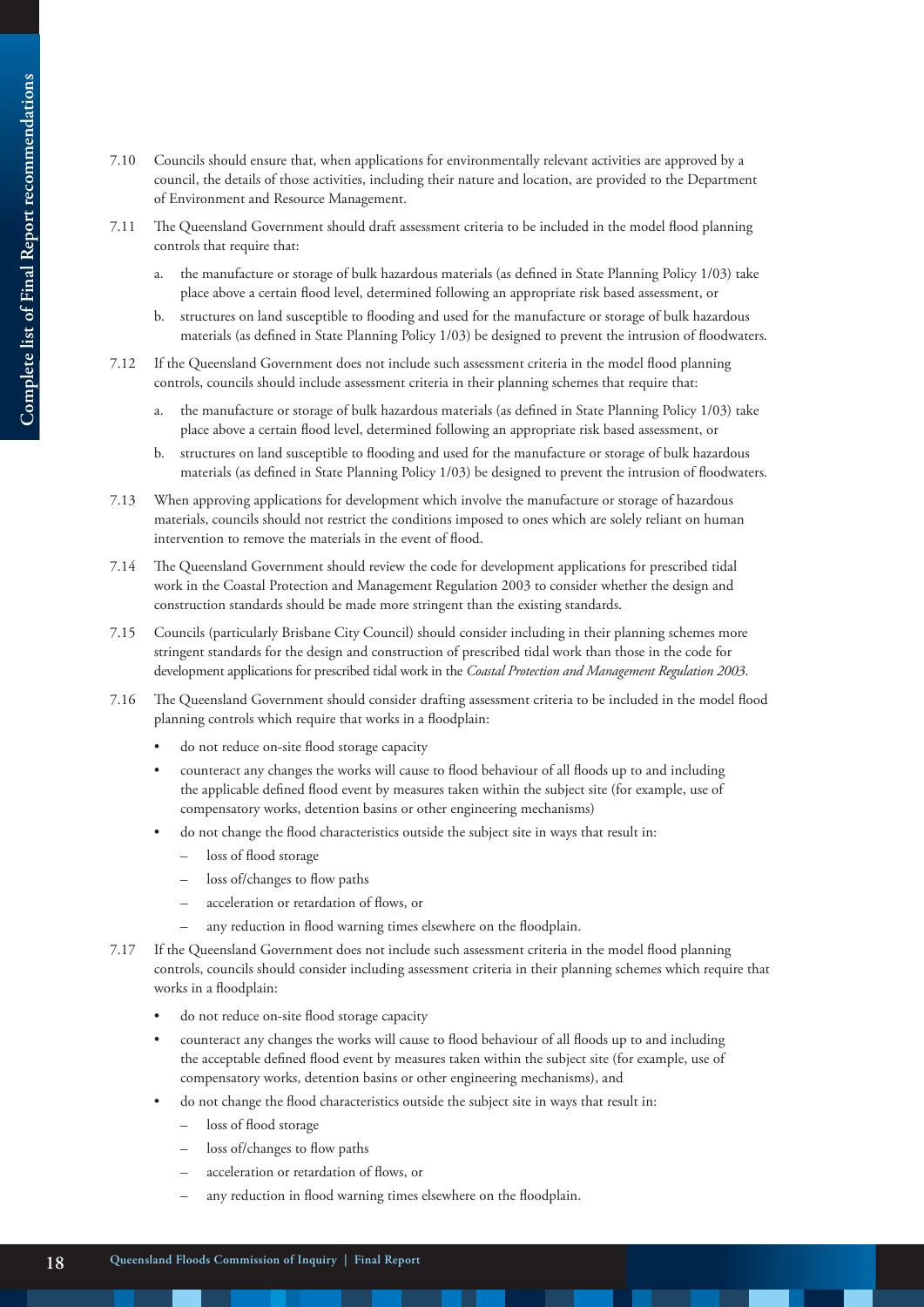- 7.18 The Queensland Government should consider amending the *Sustainable Planning Regulation 2009* so that operational work or plumbing or drainage work (including maintenance and repair work) carried out by or on behalf of a public sector entity authorised under a state law to carry out the work is not exempt development under the *Sustainable Planning Act 2009* if the development has the potential to reduce floodplain storage.
- 7.19 Levees should be regulated.
- 7.20 The Queensland Government should consult with councils to determine an effective method for the regulation of the construction of levees in Queensland. In particular, the Queensland Government should consider:
	- requiring a development permit for the construction of a levee by designating levees as assessable development in the *Sustainable Planning Regulation 2009*, or
	- requiring, by way of a state planning policy or mandatory provision in the Queensland Planning Provisions, that councils nominate the construction of a levee as assessable development in their planning schemes.
- 7.21 The Queensland Government should consult with councils to formulate a definition of 'levee' to identify what should be regulated.
- 7.22 There should be a consistent process for the determination of applications to build levees. That process should include:
	- consulting landholders who may be affected by the proposed levee
	- obtaining or commissioning appropriate hydrological and hydraulic studies to assess the impacts of the proposed levee.
- 7.23 There should be a common set of considerations in the decision whether to approve an application to build a levee, including:
	- the impacts of the proposed levee on the catchment as a whole
	- the benefits of the proposed levee to the individual or entity applying to build the levee and to any nearby community as a whole
	- any adverse impacts on other landholders, including the risk of levee failure
	- the implications of the proposed levee for land planning and emergency management procedures
	- whether any structural, land planning or emergency management measures can be taken to mitigate the adverse impacts of the proposed levee.
- 7.24 The Queensland Government should draft assessment criteria to be included in the model flood planning controls that address:
	- the prospect of isolation or hindered evacuation
	- the impact of isolation or hindered evacuation.
- 7.25 If the Queensland Government does not include such assessment criteria in the model flood planning controls, councils should consider including assessment criteria in their planning schemes that address:
	- the prospect of isolation or hindered evacuation
	- the impact of isolation or hindered evacuation.

#### **Chapter 8 Development assessment in practice**

- 8.1 Councils should, resources allowing, maintain flood maps and overland flow path maps for use in development assessment. For urban areas these maps should be based on hydraulic modelling; the model should be designed to allow it to be easily updated as new information (such as information about further development) becomes available.
- 8.2 Councils should make their flood and overland flow maps and models available to applicants for development approvals, and to consultants engaged by applicants.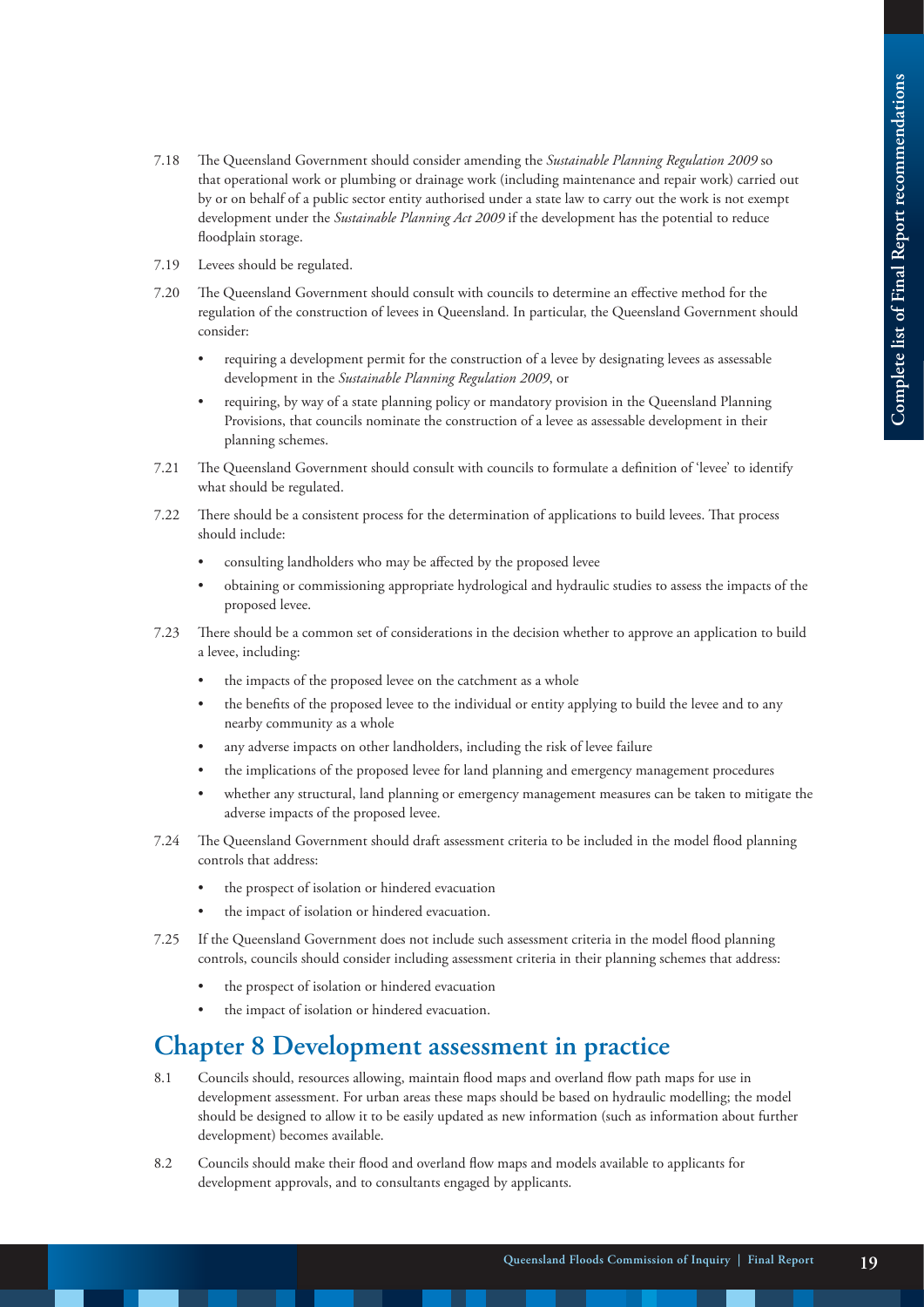- 8.3 The Queensland Government should draft a model planning scheme policy to be included in the model flood planning controls that sets out the information to be provided in development applications in relation to stormwater and flooding. The policy should specify:
	- the type of models and maps to be provided
	- the substantive information required to be shown in the development application
	- how the assumptions and methodologies used in preparing the models and maps should be presented
	- the form in which the information on stormwater and flooding is to be presented in the application.
- 8.4 If the Queensland Government does not include such a policy in the model flood planning controls, councils should include a planning scheme policy in their planning schemes that sets out the information to be provided in development applications in relation to stormwater and flooding. The policy should specify:
	- the type of models and maps to be provided
	- the substantive information required to be shown in the development application
	- how the assumptions and methodologies used in preparing the models and maps should be presented
	- the form in which the information on stormwater and flooding is to be presented in the application.
- 8.5 Councils should review their assessment processes to ensure that:
	- the person with primary responsibility for the assessment of the development application considers what expert input is required
	- where a development application is subject to comment by a number of professionals, the responsibilities and accountability of each contributor are clear
	- where flood-related information is referred to an expert for advice, the expert is required to comment on the extent of compliance by reference to each relevant assessment criteria and identify and explain any inability to comment.
- 8.6 Councils should take care when imposing conditions to ensure that each condition has purpose; standardised conditions should not be included where they have no application to the development in question.
- 8.7 Councils should not rely on a condition requiring an evacuation plan as the sole basis for approving a development susceptible to flooding.
- 8.8 Councils should consider providing advice to development applicants during pre-lodgement meetings, and at the time of receiving a development application, about the way in which the development will be assessed for flood risk and what flood information council will be relying on to make this assessment.

### **Chapter 9 Building controls**

- 9.1 The proposed new part of the Queensland Development Code, Mandatory Part 3.5 'Construction of buildings in flood hazard areas', should be amended so that the performance requirement relating to building design and construction (Performance Requirement P1) for building on a lot will only be triggered where the council has:
	- designated part of its area as a natural hazard management area (flood) under section 13 of the Building Regulation 2006, and
	- either:
		- declared a height to be the expected flood level under section 13 of the Building Regulation 2006, or
		- adopted a highest recorded flood level for the lot, and
	- either:
		- declared a velocity to be the expected maximum velocity of flood water for the area in which the lot is located, or
		- designated the area in which the lot is located an inactive flow or backwater area.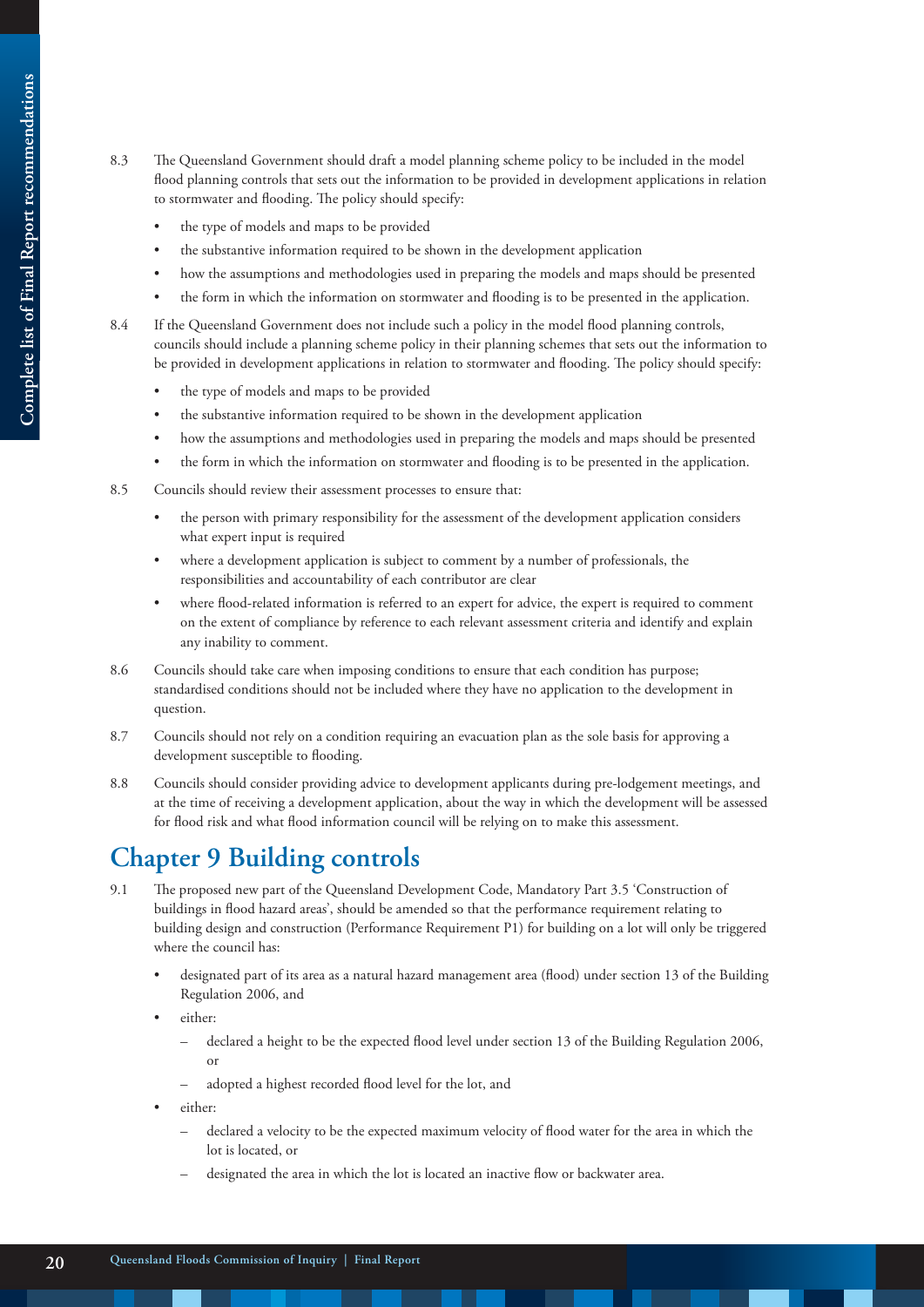- 9.2 The proposed new part of the Queensland Development Code, Mandatory Part 3.5 'Construction of buildings in flood hazard areas', should be amended so that the performance requirements about utilities and sanitary drains (Performance Requirement P2 and P3) for building on a lot will only be triggered where the council has:
	- designated part of its area as a natural hazard management area (flood) under section 13 of the Building Regulation 2006, and
	- either:
		- declared a height to be the expected flood level under section 13 of the *Building Regulation 2006*, or
		- adopted a highest recorded flood level for the lot.
- 9.3 The Queensland Government should consider amending the 'Limitation' section of the proposed new part of the Queensland Development Code, Mandatory Part 3.5 'Construction of buildings in flood hazard areas', to allow for the possible application of 'acceptable solution A1' to a building located on a lot if:
	- it is reasonable to expect the part of the lot on which the building work is proposed to be subjected to a maximum velocity of less than 1.5 metres per second, or
	- the part of the lot on which the building work is proposed is located in an inactive flow or backwater area.

#### **Chapter 10 Essential services**

- 10.1 The Queensland Government should consider including in the criteria in the Queensland Plumbing and Wastewater Code a requirement that the risk of leakage from private on-site sewerage systems during floods be minimised.
- 10.2 Authorities responsible for the construction of sewerage infrastructure should, when embarking on new works, undertake risk and cost/benefit assessments to determine the level at which electrical infrastructure that may be vulnerable to inundation should be placed.
- 10.3 Authorities responsible for the management of sewerage infrastructure should conduct a review of their existing infrastructure to identify electrical infrastructure that may be vulnerable to inundation and perform risk and cost/benefit assessments to determine if it should be relocated to a higher level.
- 10.4 Queensland Urban Utilities should make the results of its trials on the use of caps for overflow relief gully grates available to other authorities responsible for sewerage infrastructure. Consideration should be given by those authorities as to how the results can be used to improve the flood resilience of their sewerage networks.
- 10.5 If the Queensland Development Code is amended to include provisions requiring homeowners to install sewage reflux valves, the Queensland Government should develop and make available to homeowners appropriate guidance material to assist them in meeting their responsibilities to maintain reflux valves.
- 10.6 Queensland Urban Utilities, and other distributor-retailers and councils, that have identified a practice of stormwater drains being connected to sewerage infrastructure, should conduct a program of education to raise public awareness that this practice is illegal and impedes the operation of the sewerage infrastructure.
- 10.7 Councils and distributor-retailers should agree to protocols for the exchange of information about suspected illegal connections, the steps being taken to investigate them or the basis for concluding that no investigation is required, and the results of any investigations or enforcement actions.
- 10.8 The Department of Environment and Resource Management should review the Queensland Urban Drainage Manual to determine whether it requires updating or improvement, in particular, to reflect the current law and to take into account insights gained from the 2010/2011 floods.
- 10.9 All councils should, resources allowing, map the overland flow paths of their urban areas.
- 10.10 Councils should consider amending their planning schemes to include provisions directed to consideration of the flood resilience of basements as a factor in determining the appropriateness of a material change of use.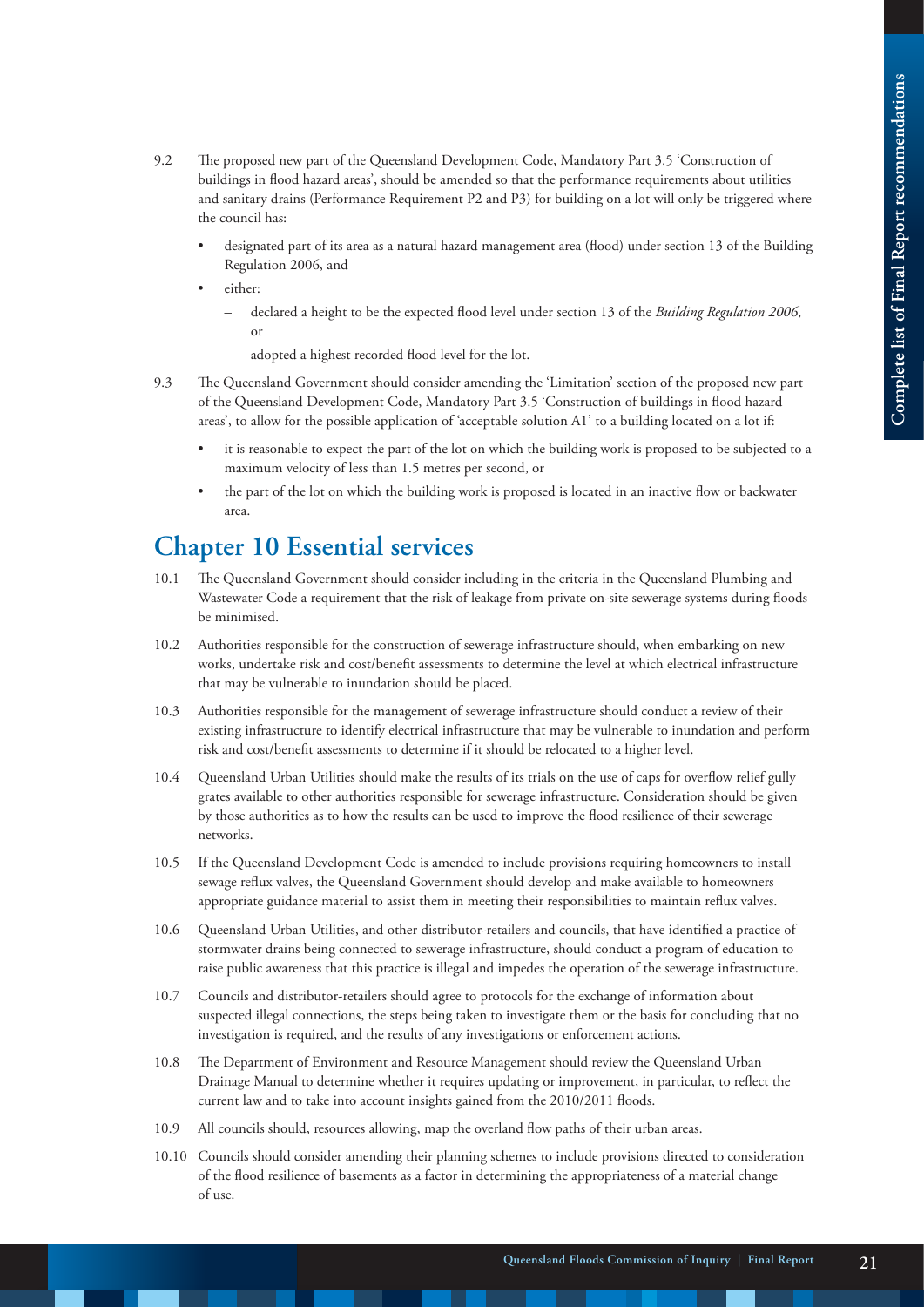- 10.11 In assessing and determining development applications for material change of use in areas susceptible to flood, councils should consider whether the new developments locate essential services infrastructure above basement level, or, alternatively, whether essential services infrastructure located at basement level can be constructed so that it can continue to function during a flood.
- 10.12 SunWater and the Central Highlands Regional Council should determine the issues of ownership and responsibility for maintenance of the LN1 drain system in Emerald.
- 10.13 The Bundaberg Regional Council should investigate the adequacy of the drain and take reasonable steps to ensure the Moore Park area is effectively served.
- 10.14 All councils should periodically conduct risk assessments to identify areas at risk of backflow flooding. In respect of such areas, councils should consider how such risks can be lessened, including in that process consideration of the installation of backflow prevention devices. Backflow devices should not, however, be installed unless and until a full risk based assessment has been undertaken.
- 10.15 Councils should conduct education campaigns directed to ensuring that all residents and property owners in areas identified as being at risk of backflow flooding are aware of the circumstances in which backflow flooding can occur, the hazard it presents and what should be done if it occurs.
- 10.16 The Queensland Government should draft assessment criteria to be included in the model flood planning controls that require critical infrastructure in assessable substation developments is built to remain operational during and immediately after a flood of a particular magnitude. That magnitude should be determined by an appropriate risk assessment.
- 10.17 If the Queensland Government does not include such assessment criteria in the model flood planning controls, councils should include assessment criteria in their planning schemes that require critical infrastructure in assessable substation developments is built to remain operational during and immediately after a flood of a particular magnitude. That magnitude should be determined by an appropriate risk assessment.
- 10.18 The Queensland Government should consider measures to ensure that requirements are included in the designation of land for community infrastructure under the *Sustainable Planning Act 2009* to ensure that critical infrastructure for operating works under the *Electricity Act* is built to remain operational during and immediately after a flood of a particular magnitude. That magnitude should be determined by an appropriate risk assessment.
- 10.19 Electricity distributors should consider installing connection points for generators to provide electricity supply to non-flooded areas that have had their supply cut during floods.
- 10.20 The Queensland Government should consider whether there should be a legislative requirement that customer dedicated assets be built at or above the applicable defined flood level and if so, the Queensland Government should consider which legislation should contain such a requirement.
- 10.21 The Queensland Government should consider implementing mandatory requirements to ensure that all conduits for the purpose of providing electrical supply below the applicable defined flood level are sealed to prevent floodwaters from entering them or flowing into them.
- 10.22 Carriers, councils and the Australian Communications and Media Authority should take into account the risk of flooding when considering the placement of telecommunications facilities.
- 10.23 Queensland Rail and QR National should continue to investigate opportunities for increasing the flood resilience of their networks, including raising the height of critical equipment.

### **Chapter 11 Buy-backs and land swaps**

11.1 Councils should consider implementing a property buy-back program in areas that are particularly vulnerable to regular flooding, as part of a broader floodplain management strategy, where possible obtaining funding from the Natural Disaster Resilience Program for this purpose.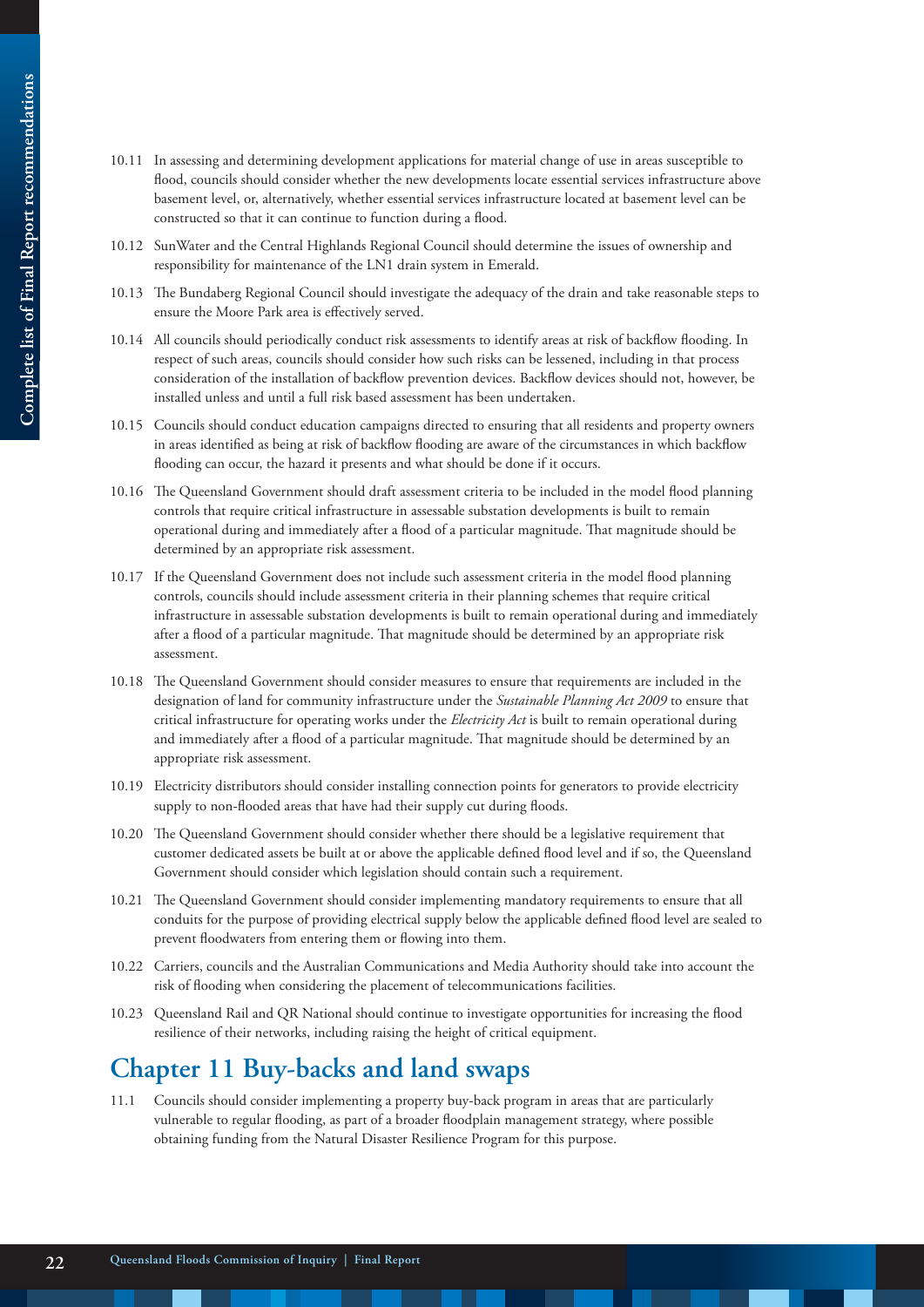# **Chapter 12 Performance of private insurers**

- 12.1 When a policy-holder makes a claim, the insurer should ascertain the policy-holder's preferred method of contact and ensure that it is used (with other modes of communication if necessary) to keep the policyholder informed about the progress of the claim. However, important decisions regarding the claim – for example, determinations about the outcome of the claim and settlement sums – should always be confirmed in writing.
- 12.2 Insurers should review their existing systems and processes and implement any improvements necessary to ensure that accurate and complete records of conversations with policy-holders are made.
- 12.3 Letters notifying policy-holders that their claims have been denied should, at a minimum, state the information upon which the insurer has relied in making the decision. These letters should also advise policy-holders that copies of the information will be made available upon request (in accordance with clause 3.4.3 of the General Insurance Code of Practice) and indicate how policy-holders can make a request.
- 12.4 The Insurance Council of Australia should consider an amendment to Part 3 of the code which requires insurers to notify policy-holders of the information on which they relied in assessing claims.
- 12.5 The Insurance Council of Australia should amend clause 3.4.3 of the General Insurance Code of Practice so that it requires insurers to inform policy-holders of their right to request a review of an insurer's decision to refuse to provide access to information on which it relied in assessing claims.

#### **Chapter 13 Mining**

- 13.1 Mine operators should obtain all public seasonal forecasts issued by the Bureau of Meteorology relevant to the regions in which their operations are located.
- 13.2 Any mine operator of a site at high risk of flood should obtain the best forecast information available (seasonal and short term) for the region in which the mine is located.
- 13.3 The Department of Environment and Resource Management should prepare a list of relevant considerations to be taken into account in performing a risk assessment to decide which sites to inspect. Bureau of Meteorology forecasts should be one consideration.
- 13.4 The Department of Environment and Resource Management should conduct risk assessments in time for site inspections, and the implementation of solutions to problems identified at inspections, to take place before 1 November of each year.
- 13.5 The Queensland Government should work collaboratively with the Commonwealth Government and mine operators to ensure co-ordinated and effective monitoring of salts, metals and other contaminants in marine environments that may be affected by mine discharges.
- 13.6 The Queensland Government should determine, as far as possible, the impact of mine discharges during the 2010/2011 wet season on freshwater and marine water quality and fauna and flora.
- 13.7 The Department of Environment and Resource Management should assist mine operators in their applications for amended environmental authorities to ensure, as far as possible, that each environmental authority contains a tailored version of Table 4 of the model conditions. The Department of Environment and Resource Management should provide to mining companies its monitoring data and its suggested values for Table 4 on the basis of an assessment of the catchment which takes into account the cumulative effect of different operators' releases.
- 13.8 Unless the Department of Environment and Resource Management has decided not to permit discharges, it should assist each mine operator in its application for an environmental authority to ensure, as far as possible, that each authority includes provisions for discharges during times of heavy rainfall and flood.
- 13.9 The Queensland Government should legislate to clarify the purposes for which a transitional environmental program can be granted. In particular, if the government considers the transitional environmental program the appropriate regulatory mechanism to deal with the discharge of water from mines during flood, section 330 of the *Environmental Protection Act 1994* should be clarified to make it clear that it extends to that use.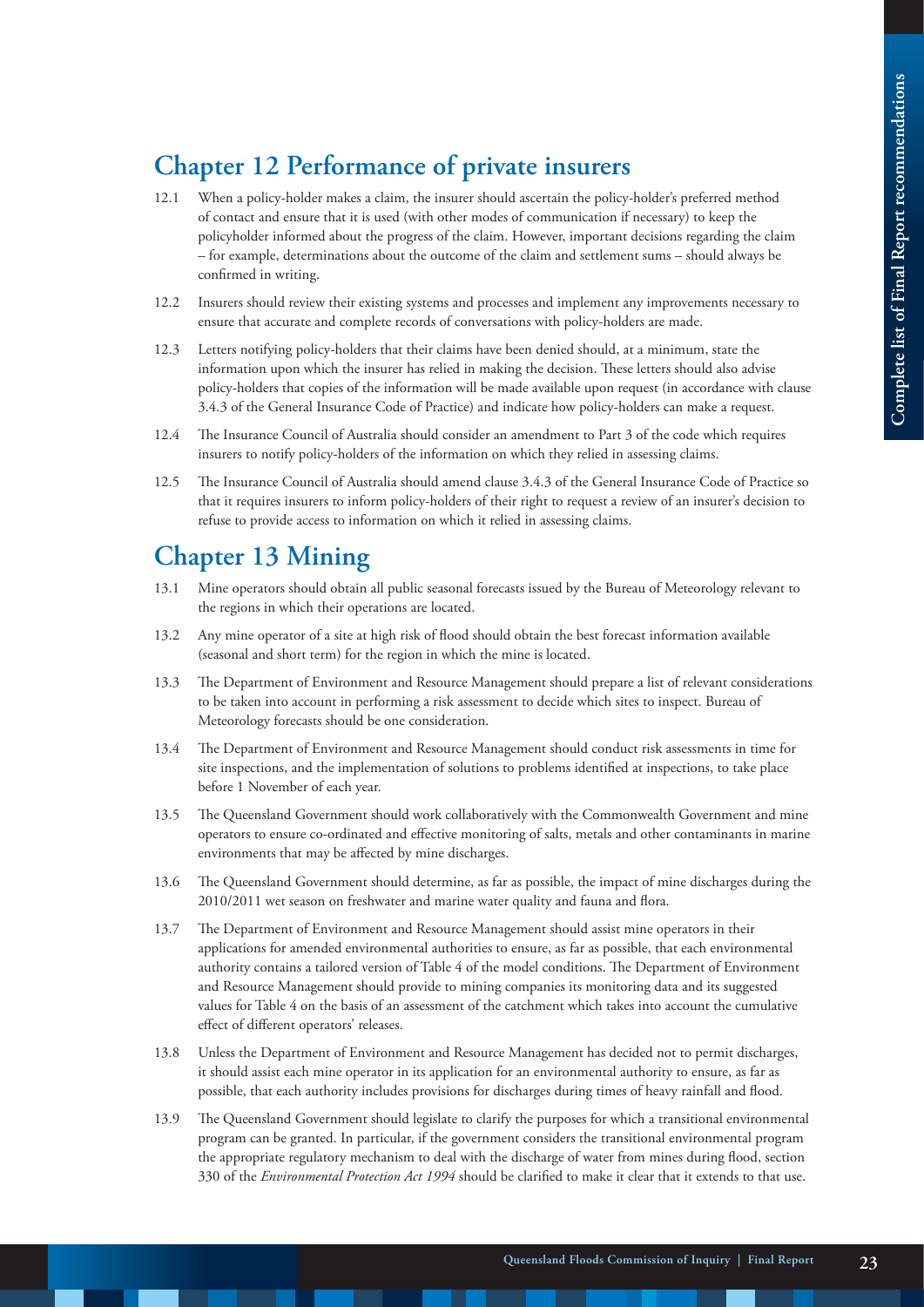- 13.10 The Queensland Government should refine the criteria which must be considered in assessment of applications for relaxation of environmental authority conditions, by transitional environmental program or otherwise, in response to flood.
- 13.11 The Queensland Government should consider amending the *Environmental Protection Act 1994* so that it allows for the relaxation of environmental authority conditions, by transitional environmental program or otherwise, as to discharge of water:
	- pre-emptively, in advance of rainfall or flooding events, or
	- for all mines in a catchment that is flooding.
- 13.12 The Queensland Government should prepare a procedural guide for officers deciding whether to grant a relaxation of environmental authority conditions, by transitional environmental program or otherwise, with guidance as to:
	- the meaning of each criterion
	- examples of the types of things that may be relevant to each criterion
	- the priority, if any, to be afforded to different criteria.
- 13.13 The Queensland Government should make public the procedural guide used by Department of Environment and Resource Management officers to decide whether to grant a transitional environmental program.
- 13.14 The Queensland Government should consider amending the *Environmental Protection Act 1994* to provide a definition of the term 'emergency' for the purposes of section 468 of that Act.
- 13.15 The Queensland Government should make public the procedural guide used by Department of Environment and Resource Management officers to decide whether to grant an emergency direction.
- 13.16 The Queensland Government should amend the *Environmental Protection Act 1994* so as to permit an emergency direction to be given orally where it is not practicable to provide the direction in writing, with provision for its subsequent confirmation in writing.
- 13.17 The Queensland Government should determine which of its agencies should take responsibility for the management of all existing and new abandoned mine sites in Queensland.
- 13.18 The Department of Employment, Economic Development and Innovation should assemble all information currently available to the abandoned mine land program into a single database. The Queensland Government should ensure, using whatever information is available, that the list of abandoned mines is as complete as possible. This should at least include a review of all information held by the Department of Environment and Resource Management and the Department of Employment, Economic Development and Innovation.
- 13.19 The Queensland Government should seek information about the size, features and condition of abandoned mines, including whether the mine or its surrounding environment were adversely affected by flood, from private landholders who have abandoned mines on their properties.

### **Chapter 15 Emergency response and other interim report issues**

- 15.1 Councils should support and encourage business owners to develop private flood evacuation plans by providing the following to business owners in areas known to be affected by flood:
	- information about the benefits of evacuation plans
	- contact details of relevant council and emergency service personnel for inclusion in evacuation plans.
- 15.2 Councils should consider making available to business owners locality specific information that would assist them to develop evacuation plans for commercial premises, for example, any evacuation sub-plan created under Emergency Management Queensland's disaster evacuation guidelines.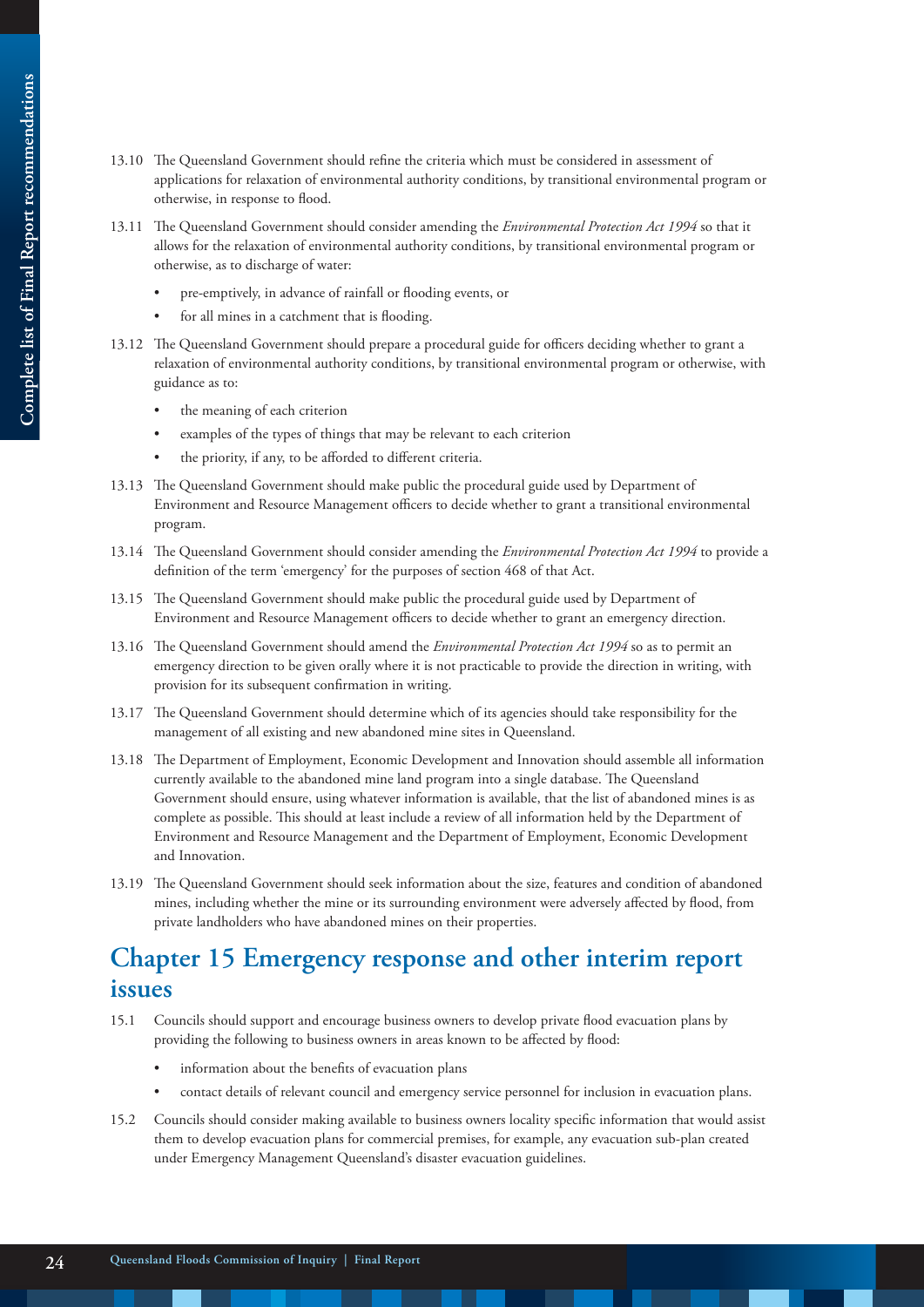- 15.3 The fire service should ensure that station officers are familiar with the procedure for contacting management when requesting the calling in of additional staff; and, in particular, that they have available to them the names and current telephone numbers of the officers to be contacted in the first instance, with alternative contact details in the event that those officers prove unavailable.
- 15.4 The Queensland Fire and Rescue Service should require that each region records in writing the results of its risk assessment undertaken as part of its annual review of its special operations functional plan.
- 15.5 The *Disaster Management Act 2003* should be amended to give the chief executive of the department administering the Act (or his or her delegate) the authority to appoint an officer of Emergency Management Queensland to direct SES operations in extraordinary circumstances.
- 15.6 Emergency Management Queensland, in consultation with councils, should develop a directive that makes clear the authority of an officer of that agency to command a major SES operation. This could be expected to occur when a deployment of additional SES members is made to a region because the response needed is beyond the capacity of its local units. The directive should make clear the powers of the officer and his or her reporting responsibilities to disaster managers in these circumstances. Emergency Management Queensland must also ensure that any officer who assumes such a role has adequate training and skills in the conduct of disaster operations.
- 15.7 Emergency Management Queensland should ensure its staff, SES members and disaster managers are familiar with the directive when it is developed.
- 15.8 Emergency Management Queensland, in consultation with councils, should develop clear directives about:
	- the communication and reporting that should take place between the SES and disaster managers, including in relation to task allocation and completion, once disaster management groups have been activated
	- the communication and reporting that should take place between the SES and disaster managers, including in relation to task allocation and completion, once disaster management groups have been activated
	- the process for dealing with requests for assistance that exceed an SES unit's capacity to respond them
	- the process for seeking extra support for an SES unit that has been overwhelmed by a disaster (whether by way of Emergency Management Queensland or the disaster management arrangements or both)
	- the role of SES liaison officers in communications with disaster managers about SES disaster operations
	- the role of incident controllers, and their teams, relative to those SES (or Emergency Management Queensland) personnel charged with the command of SES operations.
- 15.9 Emergency Management Queensland should ensure its staff, SES members and disaster managers are familiar with the directives it develops in relation to these matters.
- 15.10 Emergency Management Queensland should develop and implement a new formula for the distribution of its recurrent SES subsidy, which takes into account relevant factors including the size of a local SES contingent and the population, area and natural hazard risk profile of the local government area concerned.
- 15.11 Emergency Management Queensland should pursue the execution of the 'Local Arrangements' with councils where a Memorandum of Agreement is in place. The contents of the arrangements should be reviewed and updated regularly.
- 15.12 Emergency Management Queensland should simplify the process by which SES members gain recognition for prior qualifications so that unnecessary duplication of training can be avoided.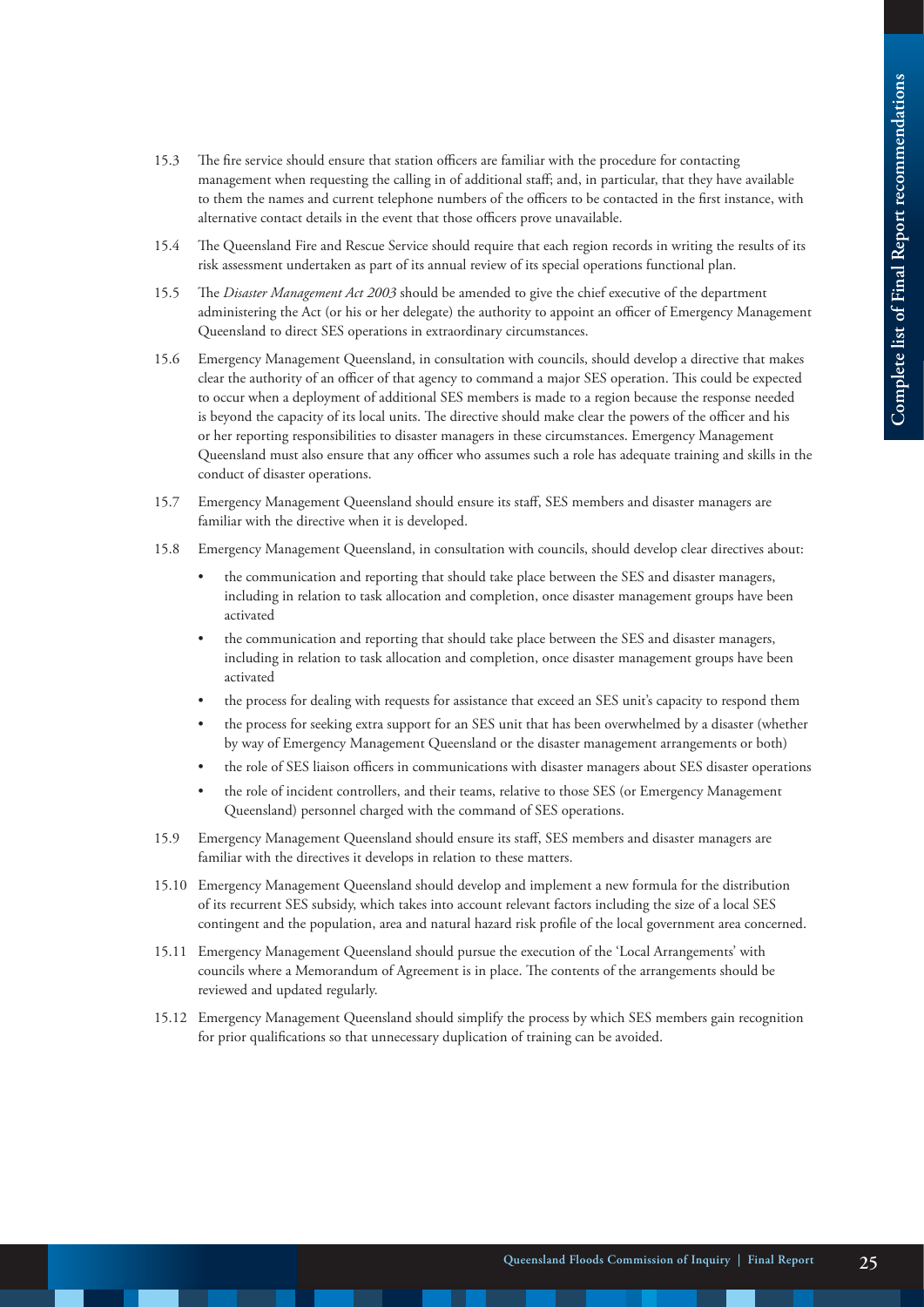## **Chapter 16 Operation of Wivenhoe and Somerset dams**

- 16.1 The Crime and Misconduct Commission should investigate whether the conduct of Mr Tibaldi, Mr Ayre and Mr Malone relating to:
	- preparation of documents surrounding the January 2011 flood event, including the 17 January 2011 brief to the Minister, the 2 March 2011 flood event report, and statements provided to the Commission
	- oral testimony given to the Commission

evidences offence/s against the Criminal Code, and/or official misconduct under the *Crime and Misconduct Act 2001* committed by any, or all, of them.

- 16.2 Seqwater should ensure that proper support and oversight mechanisms are put in place around both the substantive and procedural aspects of drafting flood event reports. Seqwater should consider engaging consultants with expertise in the production of reports following significant events to advise on these mechanisms. Measures to be considered should include:
	- ensuring appropriate systems are in place to ensure the recollections of flood engineers and other parties are recorded immediately after the event, perhaps by engaging an external party to interview the flood engineers and other parties
	- ensuring that a methodology for writing the report is set out clearly in advance, in writing, and that the final report includes a statement of that methodology
	- putting in place systems to ensure that members of senior management have sufficient understanding of both the methodology and process by which the report is prepared to allow themselves to be satisfied that these are appropriate.
- 16.3 The Department of Environment and Resource Management should ensure that an independent and appropriately qualified person immediately starts the task of reviewing the March flood event report to ensure that the review is completed before the start of the 2012/2013 wet season.
- 16.4 Seqwater should ensure that any future peer review process:
	- is co-ordinated by someone independent of those who wrote the report
	- entails the provision of all relevant information to the peer reviewers
	- permits sufficient time for the review
	- documents all contact between those whose actions are under review and the reviewers.
- 16.5 The Queensland Government should resolve the discrepancy in recorded peak river height for the January 2011 flood of the Brisbane River between the Brisbane City and Port Office gauges.

### **Chapter 17 Other dam issues**

- 17.1 The steering committees of the Wivenhoe Dam and Somerset Dam Optimisation Study and the North Pine Dam Optimisation Study should consider removing the water supply security investigation from each study.
- 17.2 The steering committee of the North Pine Dam Optimisation Study should consider whether it would be beneficial for the floodplain management investigation to be removed from the North Pine Dam Optimisation Study.
- 17.3 The Queensland Government should ensure that, when it considers options for the operational strategies to be employed at Wivenhoe and Somerset dams, and North Pine Dam, it is presented with a wide range of options which prioritise differing objectives. The Queensland Government should determine the operational strategies by considering the implications of each option over a range of flood events for at least:
	- inundation of urban and rural areas
	- water supply security
	- dam safety
	- submerging of bridges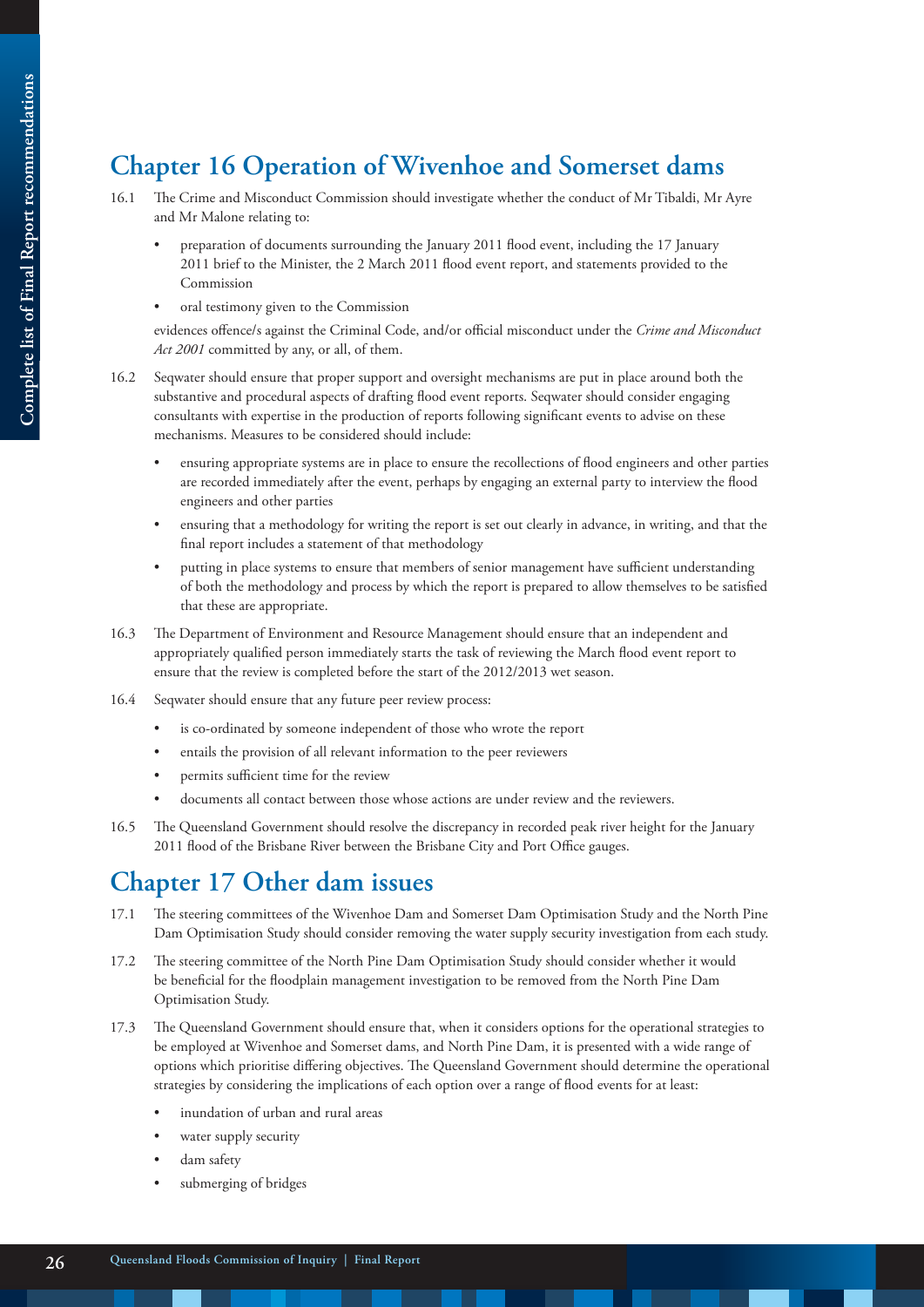- bank slumping and erosion
- riparian fauna and flora.
- 17.4 Seqwater should, in creating the new Wivenhoe and North Pine flood mitigation manuals, comprehensively consider:
	- the amount of discretion that is able to be exercised by the flood engineers and the senior flood engineers, and the description of the circumstances in which such discretion may be exercised
	- the circumstances in which it might be appropriate to release water in advance of an impending flood on the basis of forecasts from the Bureau of Meteorology
	- if strategies of the form of strategy W2 and W3 in Revision 7 are included in the revised manual, or any strategy defined as a 'transition strategy', when and how those strategies should be implemented
	- if the concept of 'urban inundation' is relevant to the operation of the dam, how it should be defined, and if the definition involves diverse concepts, how those concepts can be related back to the strategies, so that flood engineers can reach a clear understanding of their objectives and primary considerations
	- if the concept of 'natural peak flow' is relevant, how it should be defined.
- 17.5 The conditions for the use of a particular strategy in all flood mitigation manuals should reflect objective standards.
- 17.6 The Queensland Government should ensure that all flood mitigation manuals include the requirement that those operating the dam during flood events hold current registrations as professional engineers.
- 17.7 Seqwater should consider engaging a technical writer to develop completely new manuals after the operational strategies for Wivenhoe, Somerset and North Pine dams are set by the Queensland Government.
- 17.8 Seqwater should ensure a legal review of the Wivenhoe manual and the North Pine manual is completed before the manual is submitted for approval.
- 17.9 The Queensland Government should consider whether North Pine Dam should be operated as a flood mitigation dam when it considers possible operating strategies and full supply levels as part of the longer term review of the Manual of Operational Procedures for Flood Mitigation at North Pine Dam.
- 17.10 The Queensland Government should amend the *Water Supply (Safety and Reliability) Act 2008* to designate the Minister as the person who must approve a flood mitigation manual.
- 17.11 The assessment of flood mitigation manuals should be completed by a person with appropriate expertise who has had no involvement in its development, at any stage, and who can be seen to be independent of all individuals who were so involved.
- 17.12 The Queensland Government should continue to assess and review the adequacy of work procedures DS 5.1 and 5.3, having regard to the need for flood mitigation manuals to reflect the will of the executive.
- 17.13 Prior to approving a flood mitigation manual, the Queensland Government should be satisfied that its terms are expressed in a manner that allows a determination of compliance with it to be made by reference to objective standards.
- 17.14 The Department of Environment and Resource Management should prepare formal work procedures for the review of flood event reports created under emergency action plans and flood mitigation manuals. These should include procedures for:
	- making enquiries with the owners of referable dams that have catchments that have been subject to heavy rainfall (or where there is other reason to believe the emergency action plan has been triggered) as to whether the emergency action plans have been triggered
	- reminding owners of referable dams that have had emergency action plans triggered of their obligation to submit a flood event report
	- upon receipt of a flood event report, reviewing it, identifying any dam safety or other issues or areas where insufficient detail has been provided, raising those matters with the dam owner or other affected party and identifying appropriate remedial steps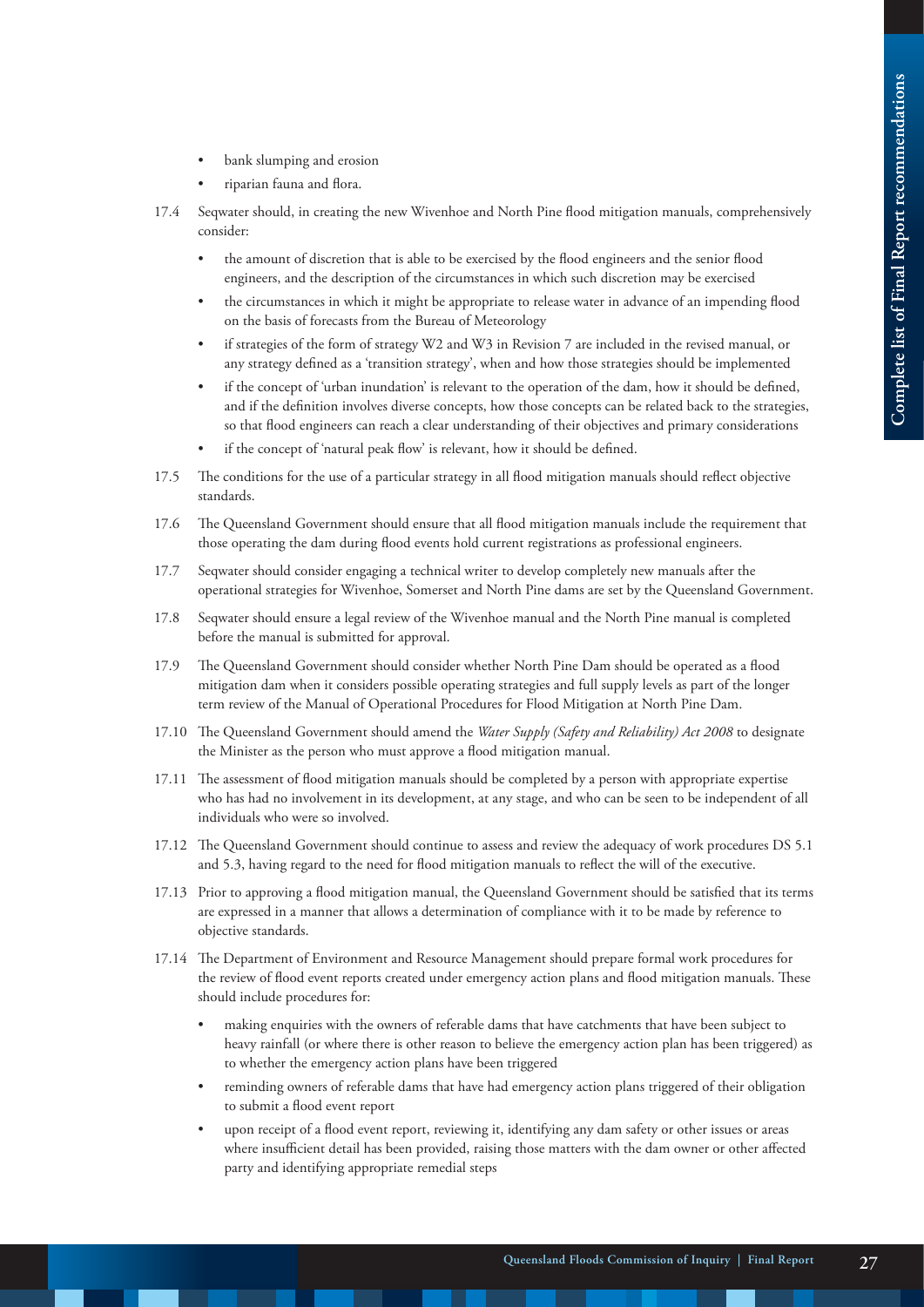- 
- raising any issues identified in the report that are beyond the expertise of the Department of Environment and Resource Management, or are likely to be of particular interest to another body, with the appropriate body
- keeping a record of the process and results of the review of the flood event report
- fixing an appropriate timeline for the completion of each of the above steps: the time required may depend on specific circumstances, but must allow for any potential safety issues to be identified and remedied efficiently.
- 17.15 As part of the longer term review of the Manual of Operational Procedures for Flood Mitigation at Wivenhoe Dam and Somerset Dam the Queensland Government should consider whether the dam operators should be able to extend the drawdown of the lake beyond seven days in order to reduce downstream bank slumping.
- 17.16 CS Energy should supplement physical monitoring of Splityard Creek Dam with visual monitoring by installing surveillance cameras or similar devices.
- 17.17 CS Energy and Seqwater should agree upon and adhere to a formal communication protocol that requires CS Energy personnel to advise Seqwater, through the Flood Operations Centre, of water movements between Splityard Creek Dam and Wivenhoe Dam or Pryde Creek once a flood event is declared under the Manual of Operational Procedures for Flood Mitigation at Wivenhoe Dam and Somerset Dam. The protocol should ensure that a direct line of communication is established between CS Energy personnel physically located at the power station and the Flood Operations Centre.
- 17.18 The protocol should make provision for the use of telephone and/or radio where communication by email is not possible. Where necessary, CS Energy and Seqwater should make additional radio equipment available to relevant personnel.
- 17.19 CS Energy should put in place contingency measures to ensure email and telephone communications at Wivenhoe Power Station are not entirely dependent on a network located off-site.
- 17.20 CS Energy should review its emergency action plan and business procedures to ensure they are wholly consistent and give appropriate consideration to flooding as a possible emergency event.
- 17.21 CS Energy should amend its business procedure to remove any ambiguity as to the establishment of communications with Seqwater and to acknowledge the formal communications protocol regarding releases.
- 17.22 The Queensland Government should consider whether to empower Seqwater, through the flood operations centre, to direct CS Energy to stop or delay releases from Splityard Creek Dam where a flood event is declared under the Manual of Operational Procedures for Flood Mitigation at Wivenhoe Dam and Somerset Dam.
- 17.23 Seqwater should consider commissioning an investigation into the extent of cracking below the level of the upper gallery of Somerset Dam and the impact of any such cracking on the dam's stability and, in turn, its operation.
- 17.24 Seqwater should ensure that the Somerset Dam gallery is not susceptible to flooding during overtopping events.
- 17.25 The Department of Transport and Main Roads, in conjunction with Brisbane City Council and Somerset Regional Council, should investigate options for the upgrade of Brisbane River crossings between Wivenhoe Dam and Colleges Crossing and undertake a cost-benefit analysis of these to determine the outcome which best serves the public interest.
- 17.26 As part of the longer term review of the Manual of Operational Procedures for Flood Mitigation at Wivenhoe Dam and Somerset Dam, the Queensland Government should consider the impact of possible upgrades of bridges downstream of Wivenhoe Dam on different operating strategies for the dam.
- 17.27 Wide Bay Water should, in addition to its usual wet season preparations and maintenance, undertake the following activities in advance of each wet season: